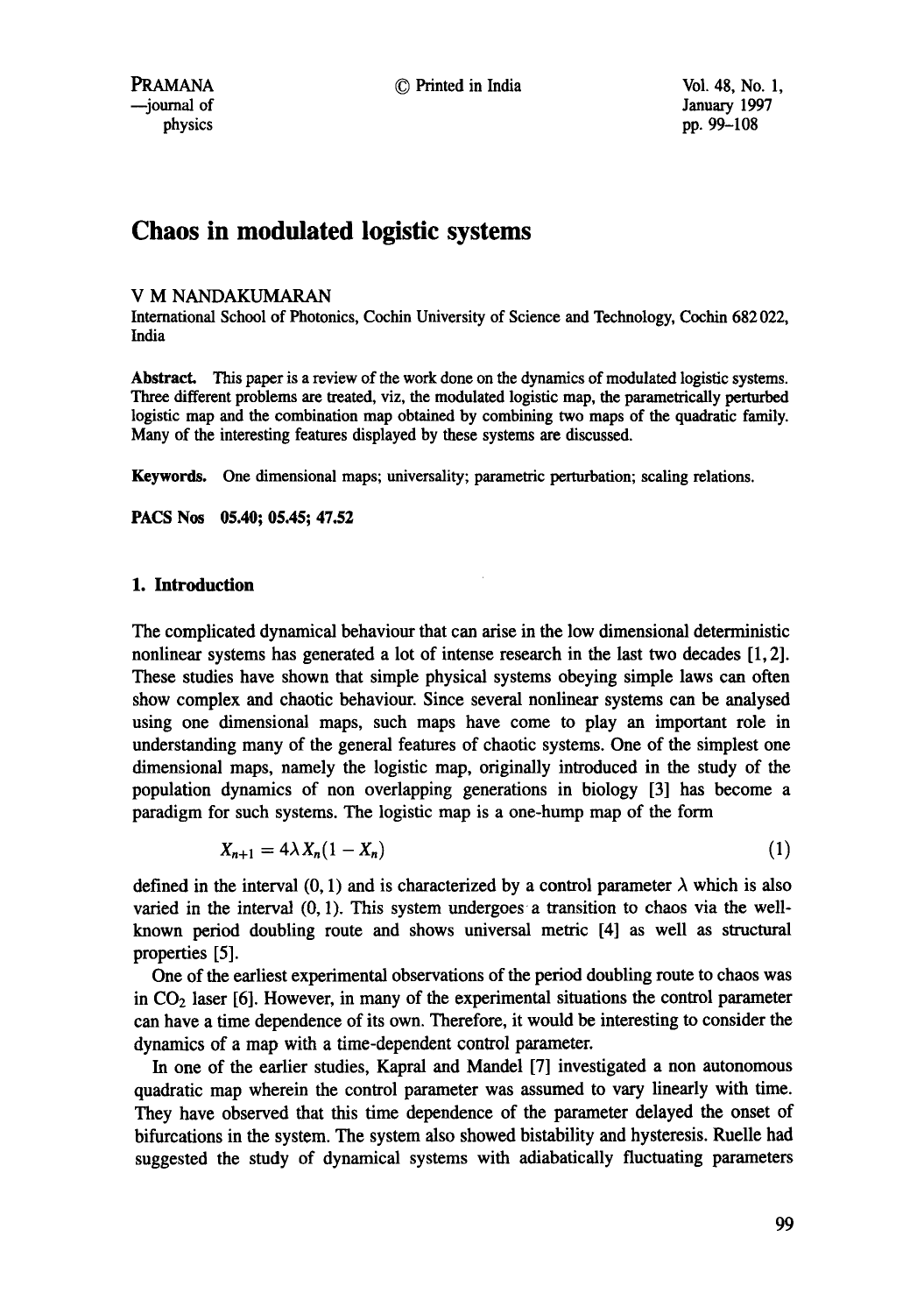## *V M Nandakumaran*

where the control parameter has a very slow variation in time and this time dependence itself might be determined by a dynamical system [8].

In this paper the dynamics of the modulated logistic system is presented. We use the term modulated logistic system (MLS) to describe the following three situations:

- (i) A logistic map in which the control parameter has a discrete time-dependence determined by a dynamical system - a modulated logistic map (MLM).
- (ii) A logistic map wherein the control parameter is perturbed by the addition of a periodic term (parametrically perturbed logistic map).
- (iii) A combination map where the logistic map is combined with another map of the same quadratic family.

The paper is organized as folllows. In  $\S$ 2, we introduce the MLM and present some of the earlier results of Harikrishnan and Nandakumaran [9-12]. Some of the related works in this field are also discussed in the section [13]. We assume that the time evolution of the control parameter is determined by another logistic map. This coupled system shows many interesting features such as the locking of the periodicities of the two subsystems. Section 3 deals with the parametrically perturbed logistic map. Here the control parameter of the logistic map is perturbed by a sequence of periodic pulses. Such a system is relevant for modelling those systems which are subjected to periodic stimuli. The dynamics of the system shows many interesting and novel features such as the formation of bubble structure in the bifurcation diagram, emergence of periodic behaviour after a chaotic regime etc. The combination map is presented in  $\S 4$ . This is a one hump map obtained by adding a sinusoidal map to the logistic map (both the maps belong to the same universality class). It is found that the scaling index characterizing the behaviour of the Lyapunov exponent near the onset of the chaotic transition is different from that of a single one-hump map. Section 5 contains the concluding remarks.

#### **2. Modulated logistic map**

In this section we briefly review the results obtained by Harikrishnan and Nandakumaran on MLM [9-12]. An MLM is defined by the following pair of equations:

$$
X_{n+1} = 4\lambda_n X_n (1 - X_n), \qquad (2)
$$

$$
\lambda_{n+1} = 4\mu \lambda_n (1 - \lambda_n) \tag{3}
$$

with  $0 < X_n, \lambda_n, \mu < 1$ . Here  $\mu$  plays the role of the control parameter. This system is analogous to the one suggested by Ruelle although in the present case the time evolution of the  $\lambda$ -system is not slow, but is of the same order as that of the X-system. As  $\mu$  is varied continuously, the MLM undergoes a sequence of period doubling bifurcations. However, the bifurcation diagram for X is very much different from the one for the  $\lambda$ system [11].

In order to establish the universality properties of the map we have determined the Feigenbaum constant  $\delta$  using the method of eigenvalue matching renormalization due to Derrida *et al* [14, 15]. The basic idea of the method is the following. Let us represent the

*Pramana - J. Phys.,* **Vol. 48, No. 1, January 1997 (Part I) 100 Special issue on "Nonlinearity & Chaos in the Physical Sciences"**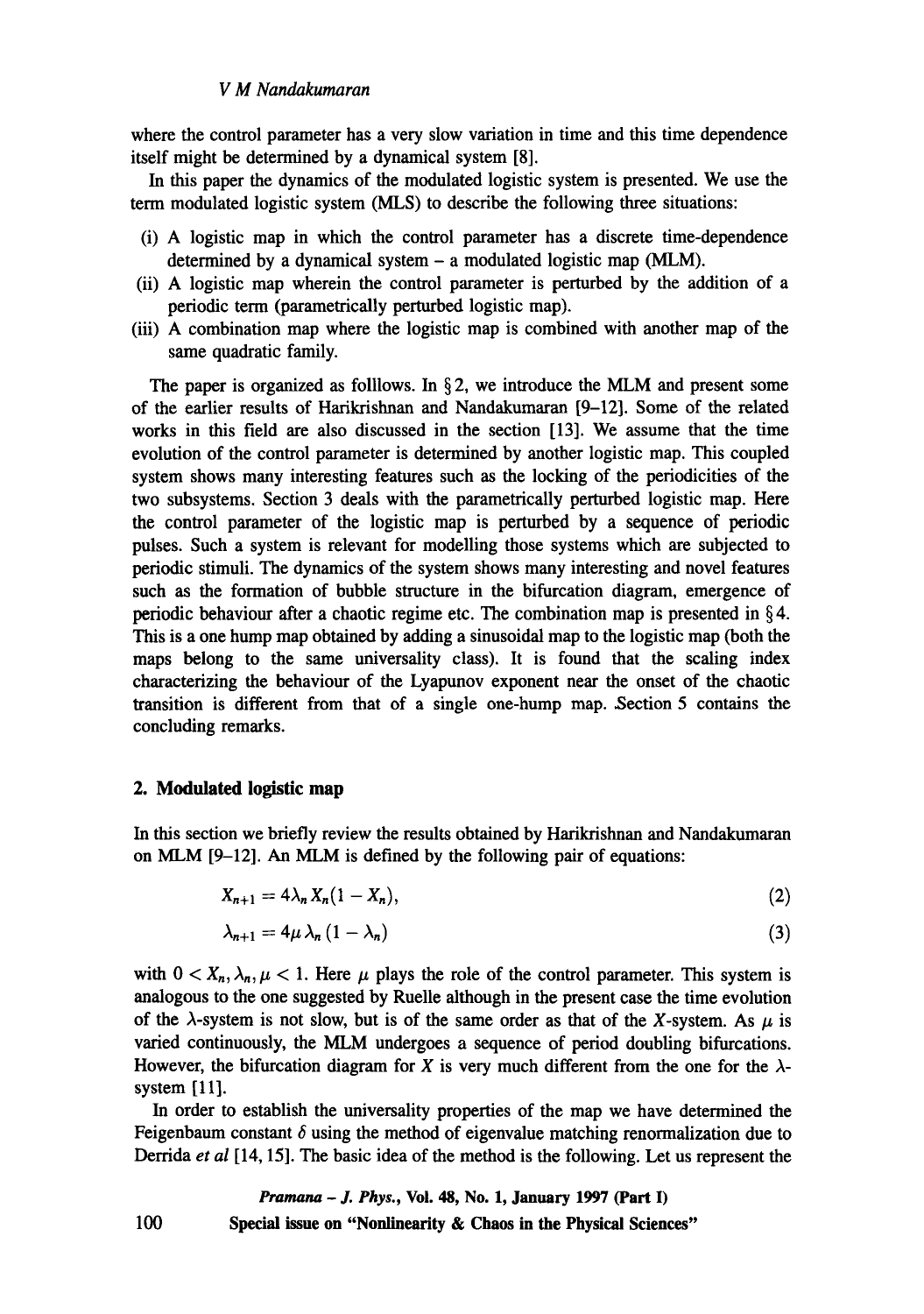MLM as

$$
(X_{n+1}, \lambda_{n+1}) = T_{\mu}(X_n, \lambda_n). \tag{4}
$$

We linearize the map  $T_{\mu}^{\prime\prime}$  in the neighbourhood of an *n*-cycle. With each  $\mu$  we associate a  $\mu'$  such that the linearization of  $T^{\mu'}_{\mu}$  around a point of cycle n is identical to linearization of  $T_{\mu}^{\mu\nu}$  around a point of cycle 2n. This gives rise to a relation connecting  $\mu$ and  $\mu'$ , the fixed point of which is given by  $\mu_{\infty}$  universal constant  $\delta$  is then given by

$$
\delta = \frac{d\mu}{d\mu'}\bigg|_{\mu}.\tag{5}
$$

The details of the calculations are presented in [10]. In the first order approximation, we choose  $n = 1$ , this gives a value of  $\delta = 4.4339...$  which is consistent with the Feigenbaum constant for the logistic map. Better agreement can be obtained by choosing higher values for n.

One of the interesting features that we have observed in MLM is that the periodicity of X is identical to that of  $\lambda$  except in the range of values 0.848 < 0.860 [9, 13] where  $\lambda$  has a periodicity of 2 while X has a periodicity of 4. As  $\mu$  is varied  $\lambda$  period doubles and so does the variable X. This locking of the periodicities of the two is a special case of the more general situation described by Batra and Varma. For a given value of  $\mu$  they have derived conditions under which the X-system is in a state of periodicity  $n$  or in a state of periodicity which is an integral multiple of n, when the  $\lambda$ -system is in a stable state of periodicity n. For the MLM the two periodicities are identical except in the range of  $\mu$ mentioned above. This result has an important consequence. It shows that the MLM has a stable *n*-cycle for the same range of  $\mu$  for which the logistic map has an *n*-cycle. Thus the periodicity of X is enslaved to the periodicity of  $\lambda$ . This implies that the ordering of the cycles in MLM is the same as that of the logistic map. Thus the Sarkovskii ordering [16] which is an universal structural property of unimodel maps is maintained in the MLM. Batra and Varma have suggested other possible 2D-systems that may show Sarkovskii ordering. These universal properties of MLM makes it suitable to model physical systems in which the control parameter is time-dependent.

#### **3. Parametrically perturbed logistic map**

In this section we consider a logistic map whose control parameter is perturbed by the addition of a periodic term [17]. Instead of changing  $\lambda$  continuously it is changed in a discrete sequence of pulses, repeated periodically, the envelope of the amplitudes of these pulses forming a positive sine profile. Maps where the control parameter is perturbed by a sequence of pulses may be relevant in the study of certain biological systems subjected to periodic stimuli [18]. A logistic system with a similar perturbation but with a cosine profile that includes both the positive and the negative half cycles has been considered earlier [19]. It has been shown that the map undergoes a transition from a fixed point to a state which has the periodicity of the perturbation. We observe that the map has some novel features not considered earlier. Quadrative maps with additive periodic forcing that leads to bistability and the coexistence of multiple attractors have been studied by Sanju and Varma [20].

> *Pramana - J. Phys.,* **Vol. 48, No. 1, January 1997 (Part I) Special issue on "Nonlinearity & Chaos in the Physical Sciences"** 101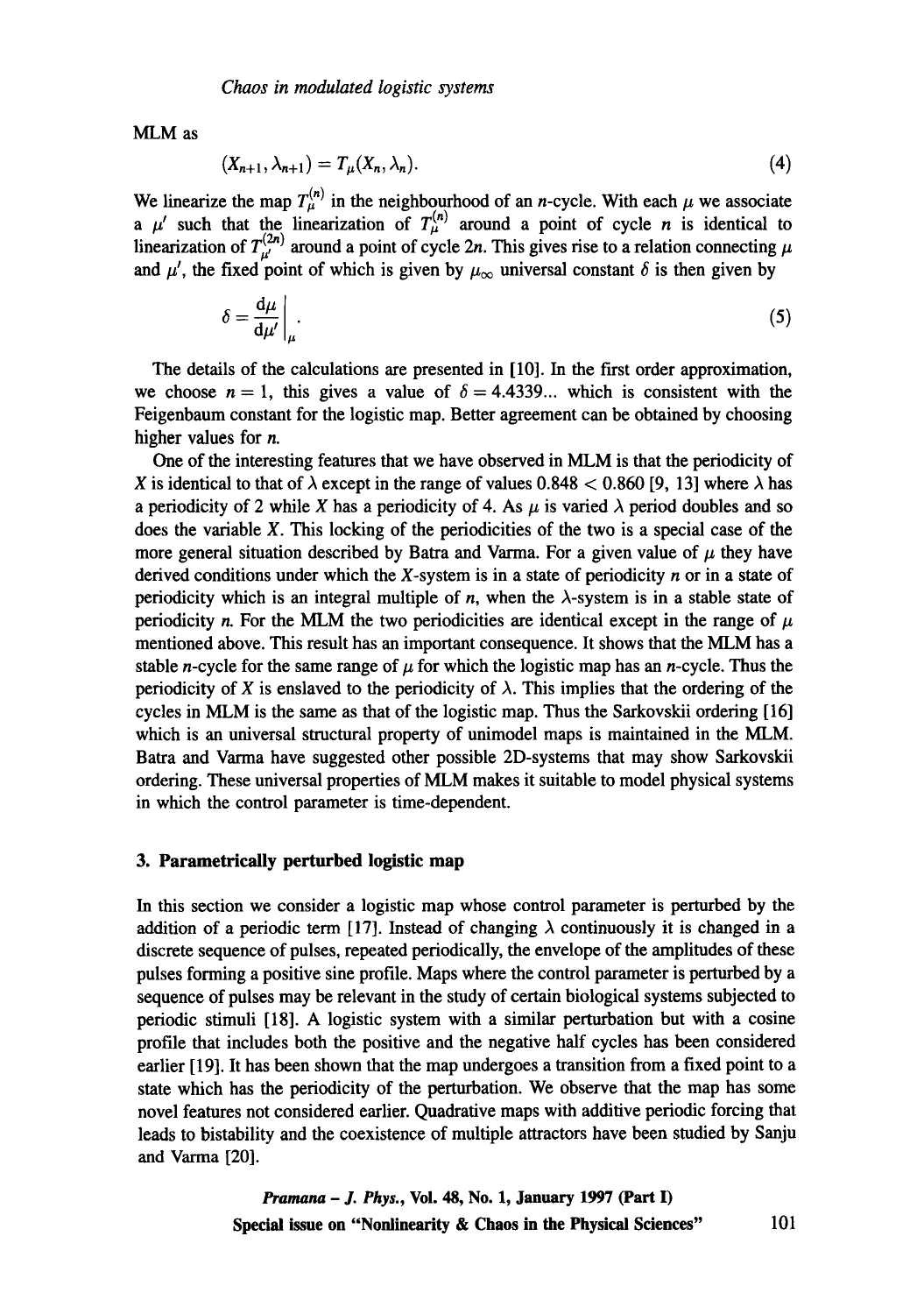

**Figure 1.** Bifurcation diagram of the parametrically perturbed map for  $q = 3$ .



**Figure 2.** Bifurcation diagram for  $q = 8$ .

The parametrically perturbed logistic map is defined by the equations

$$
X_{n+1}=4\lambda X_n(1-X_n),
$$

with

$$
\lambda = \lambda_0 + \lambda^* \sin(\pi \omega n), \quad (\omega n) \bmod 1. \tag{6}
$$

This represents a train of pulses whose periodicity is determined by  $\omega$ .

If  $\omega = p/q$ , the control parameter forms a periodic q-sequence. In what follows we chose  $q = 1$ . w can also be chosen as irrational. The dynamics of the map (6) is studied

*Prumana - J. Phys.,* Voi. 48, No. 1, January 1997 (Part I)

Special issue **on "Nonlinearity & Chaos in the Physical Sciences"** 

102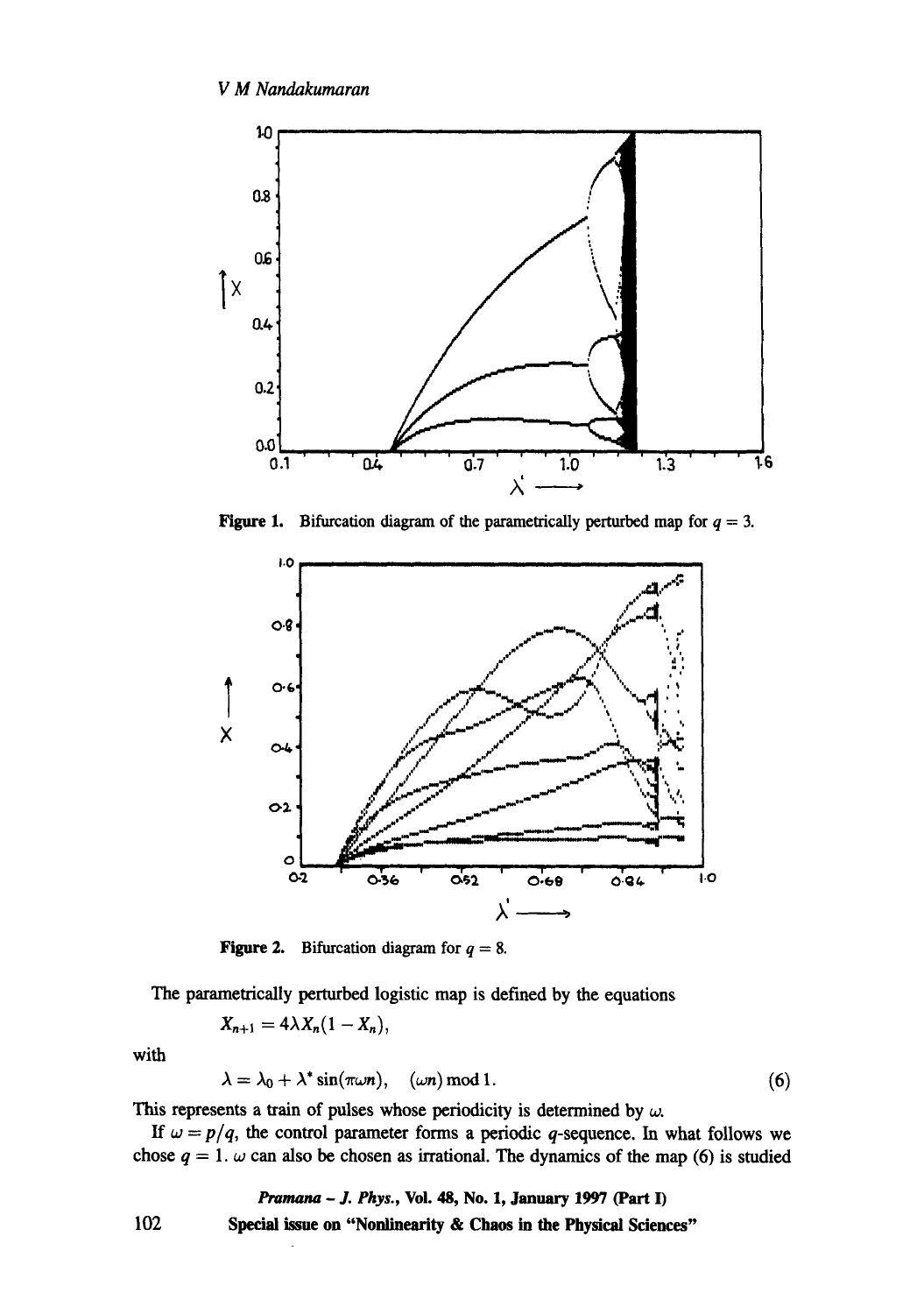

Figure 3. Bifurcation diagram for  $q = (5^{1/2} - 1)/2$ .

numerically by fixing  $\lambda_0$  and varying the strength of the perturbation amplitude  $\lambda^*$ . To obtain a wide tunability for  $\lambda^*$  we fixed a low value for  $\lambda_0 = 0.1$ . For this value of  $\lambda_0$ , the unperturbed logistic map has a stable fixed point  $X^* = 0$ . The bifurcation diagrams are drawn for  $q = 3, 8$  and  $(5^{1/2} - 1)/2$  which is the golden mean (figures 1, 2 and 3). For  $q = 3$ , when  $\lambda^*$  is increased the fixed point  $X^* = 0$  becomes unstable and the system makes a transition to a stable 3-cycle and remains locked to it for a very long range of  $\lambda^*$ . After this, period doublings follow in quick succession followed by a chaotic regime. When  $\lambda^*$  is increased still further the iterates leave the interval  $(0, 1)$  and escape to infinity. Qualitatively similar features are seen for  $q = 8$ . However, for  $q = 8$ , the chaotic region is followed by the reappearance of 8-cycles which further period doubles and goes to chaos. Some of the other novel features observed in this system have not been included in this paper since they form the contents of another paper which has been sent for publication. When  $q = (5^{1/2} - 1)/2$ , the stable fixed point becomes unstable as  $\lambda^*$  is increased and goes to a quasiperiodic state (figure 3) and remains in that state until escape. When  $\omega$  is chosen as irrational there are additional interesting phenomena such as strange nonchaotic attractors [21]. However, we do not consider this in the present case.

It is instructive to study the superstable cycles in this map. For superstable cycle,  $x = 1/2$  is one of the cycle elements. Metropolis *et al* [5] have studied extensively the sequence of iterates starting from the extremum at  $x = 1/2$ . These sequences are often called the MSS sequences. The superstable cycles are represented by a sequence of symbols R and L depending on whether the iterate falls on the right  $(R)$  or the left  $(L)$  of the extremum at  $x = 1/2$ . We have done a similar analysis for the map (6) and the results are tabulated in table 1 for various  $q$ -values. It is clear from the table that the map (6) can support sequences that do not fall under the MSS classification. In fact the first superstable sequence for each  $\omega$  contains only the symbol L. In the table the sequences indicated by a star belong to the MSS classification.

The parametrically perturbed map is of importance since it may be used to model many experimental situations such as a laser system [22] where the control parameter would be modulated by periodic pulses or pulse trains.

> *Pramana - J. Phys.,* **Vol. 48, No. 1, January 1997 (Part 1) Special issue on "Nonlinearity & Chaos in the Physical Sciences"** 103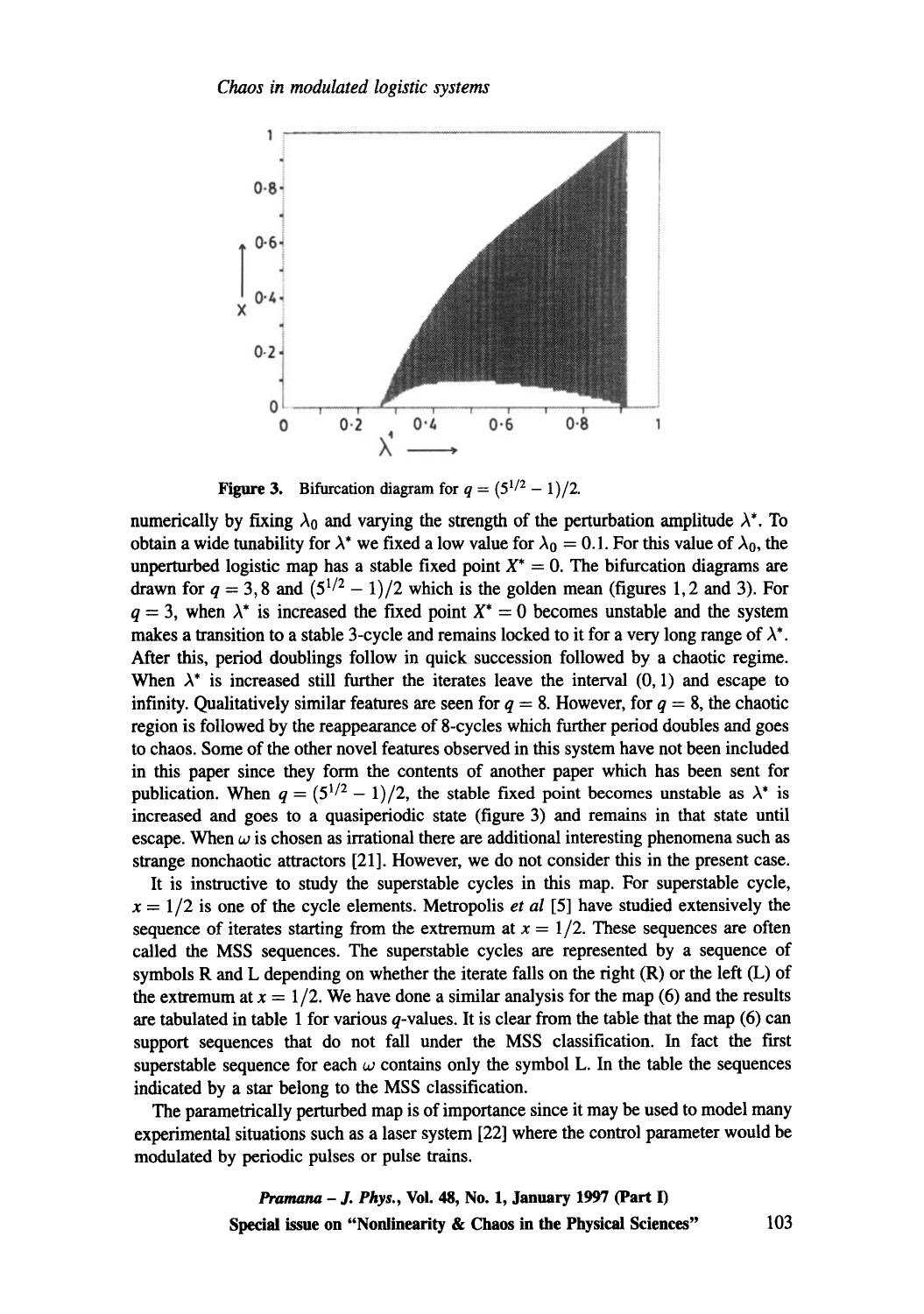## *V M Nandakumaran*

| q  |        | Sequences                          | $\Lambda^*$ |
|----|--------|------------------------------------|-------------|
| 3  | $k=3$  | $L^2$                              | 0.6672028   |
|    | $k=6$  | $L^2RL^2$                          | 1.008131    |
| 4  | $k=4$  | $L^3$                              | 0.5871376   |
|    |        | $*RL^2$                            | 0.6724169   |
|    |        | $L^2 R$                            | 0.9041113   |
| 5  | $k=5$  | L <sup>4</sup>                     | 0.5268982   |
| 6  | $k=6$  | L <sup>5</sup>                     | 0.4899559   |
|    |        | $*RL4$                             | 0.5539654   |
|    |        | $L^4 R$                            | 0.7129956   |
| 7  | $k=7$  | $L^6$                              | 0.4855321   |
|    |        | $*$ RL $5$                         | 0.59889335  |
|    |        | $L^4 R^2$                          | 0.6514045   |
|    |        | $*RL4R$                            | 0.80803725  |
| 8  | $k=8$  | $L^7$                              | 0.4585666   |
|    |        | *RL <sup>6</sup>                   | 0.5080377   |
|    |        | $L^5R^2$                           | 0.5843965   |
|    |        | $R^3L^4$                           | 0.655407    |
|    |        | $L^4R^3$                           | 0.81519066  |
|    |        | L <sup>4</sup> RLR                 | 0.92404916  |
| 9  | $k=9$  | $L^8$                              | 0.4621206   |
|    |        | RL <sup>7</sup>                    | 0.4633298   |
|    |        | $R^2L^6$                           | 0.5403486   |
|    |        | $R^3L^5$                           | 0.7149534   |
|    |        | $*$ RL <sup>5</sup> R <sup>2</sup> | 0.720069367 |
|    |        | RL <sup>5</sup> R <sup>2</sup>     | 0.80574375  |
|    |        | $L^4 R^4$                          | 0.85825292  |
|    |        | $*RL4R3$                           | 0.9043900   |
| 10 | $k=10$ | $L^9$                              | 0.44201028  |
|    |        | $*RL^8$                            | 0.48165978  |
|    |        | $L^7R^2$                           | 0.508807    |
|    |        | $R^3L^6$                           | 0.57816015  |
|    |        | $L^5 R^4$                          | 0.691275    |
|    |        | $*$ RL <sup>5</sup> R <sup>3</sup> | 0.7179589   |
|    |        | RLRL <sup>5</sup> R                | 0.7626641   |
|    |        | RLRLRL <sup>4</sup>                | 0.7773538   |
|    |        | $L^4R^2LRL$                        | 0.8562051   |
|    |        |                                    |             |

Table 1. Super stable sequences of the parametrically perturbed logistic map. The super stable value of  $\lambda^*$  is indicated by  $\Lambda^*$ .

\*Indicates the cycles that occur in the MSS sequences. If  $k$  is the period of the cycle the sequence contains  $(k - 1)$  symbols.

## **4. Dynamics of a combination map**

The combination map is obtained by combining the logistic map with a sinusoidal map. Thus we have a two-parameter one dimensional map given by [23, 24]

$$
X_{n+1} = f(X_n, \lambda, A) = 4\lambda X_n (1 - X_n) - A \sin(\pi X_n). \tag{7}
$$

*Pramana - J. Phys.,* **Vol. 48, No. 1, January** 1997 (Part **I)** 

**104 Special issue on "Nonlinearity & Chaos in the Physical Sciences"**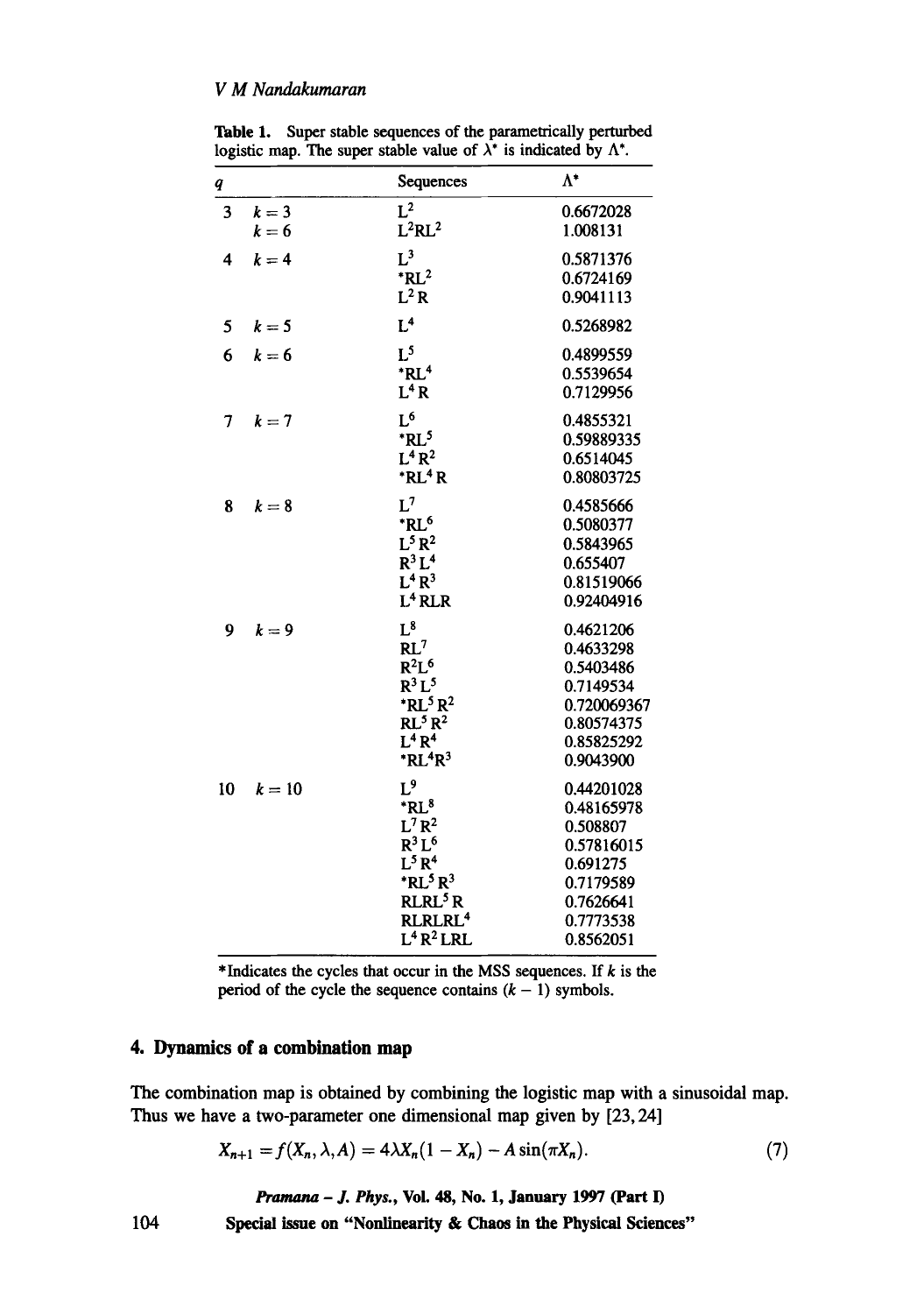

**Figure 4.** The combination map for  $\lambda = 1$ . The curves correspond to  $A = 0, 0.5, 8/\pi^2, 3/\pi$  and 1 in that order from top to bottom.

On the right hand side both the terms belong to the same universality class, viz, the quadratic family. The motivation for studying the map (7) is to see whether the map still has all the characteristics of the quadratic family. We shall show that it has the same universal constants as the logistic map, however, the scaling index of the Lyapunov exponent at the transition point is different.

The map (7) has an extremum at  $x = 1/2$  which is a second order maximum for  $(\lambda - 1) < A < 8\lambda/\pi^2$  while it is a minimum for  $8\lambda/\pi^2 < A < \lambda$  and there is a point of inflexion at  $x = 1/2$  for  $A = 8\lambda/\pi^2$ . Consequently,  $f(X_n, \lambda, A)$  is one humped for  $(\lambda - 1) < A < 8\lambda/\pi^2$  and two humped for  $8\lambda/\pi^2 < A < \lambda$ . It can easily be seen that the parameter A must lie between  $(\lambda - 1)$  and  $\lambda$  so as to keep the iterates of (7) within the unit interval (0, 1). The function  $f(x, \lambda, A)$  is plotted for various values of A in figure 4. In figure 5, we give the complete bifurcation structure for the map by keeping  $\lambda = 1$  and by changing  $A$  in steps of 0.001. As the parameter  $A$  is slowly tuned, the system retraces the entire period doubling route to chaos in the reverse order and finally settles down to a one-cycle for  $A > 0.2435$ . One can also consider negative values of A which would bring the system from a state of periodicity to a state of chaos. By changing  $\lambda$ , the value  $A_{\infty}$  of A at which the system makes transition from chaos to order and vice versa, is determined by calculating the Lyapunov exponent and by noting the value of A at which it changes sign. The thick line figure 6 represents the value of A as a function of  $\lambda$ . The lines parallel to it (only two are shown in figure 6) represent the bifurcation lines along which each period doubling occurs. The shaded region corresponds to the chaotic regime of the

> *Pramana - J. Phys.,* **Vol. 48, No. 1, January 1997 (Part I) Special issue on "Nonlinearity & Chaos in the Physical Sciences"** 105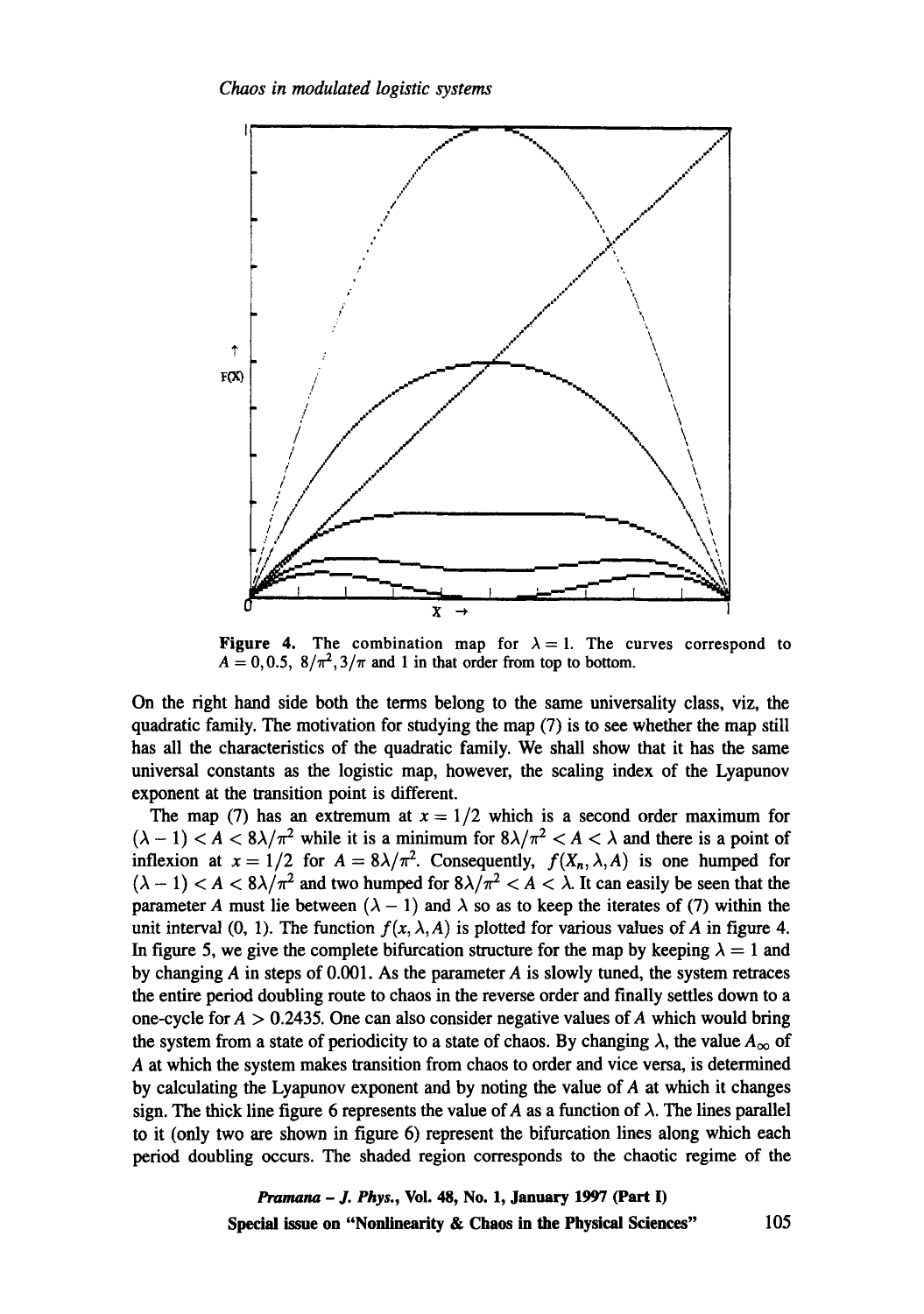

**Figure 5.** Bifurcation structure of the combination map with  $\lambda = 1$ .



Figure 6. The parameter space  $(\lambda, A)$  of the combination map. The thick line represents the transition from order to chaos while the lines parallel to it are the bifurcation curves.

system where the Lyapunov exponent is generally positive except for windows of periodicity within the chaotic regime. The lowermost line represents the minimum value of A, namely  $(\lambda - 1)$  for each  $\lambda$ . By extending this line upwards we can increase the value of  $\lambda$  beyond  $\lambda = 1$  by taking suitably high value of A. Also, since the bifurcation curves in the  $(\lambda, A)$  space are parallel lines, it is clear that the Feigenbaum constant  $\delta$ defined in terms of the bifurcation values  $A_n$  for fixed  $\lambda$  must be the same as that for the logistic map alone.

106 *Pramana - J. Phys.,* Voi. 48, No. 1, January 1997 (Part I) Special issue on "Nonlinearity **& Chaos in the Physical Sciences"**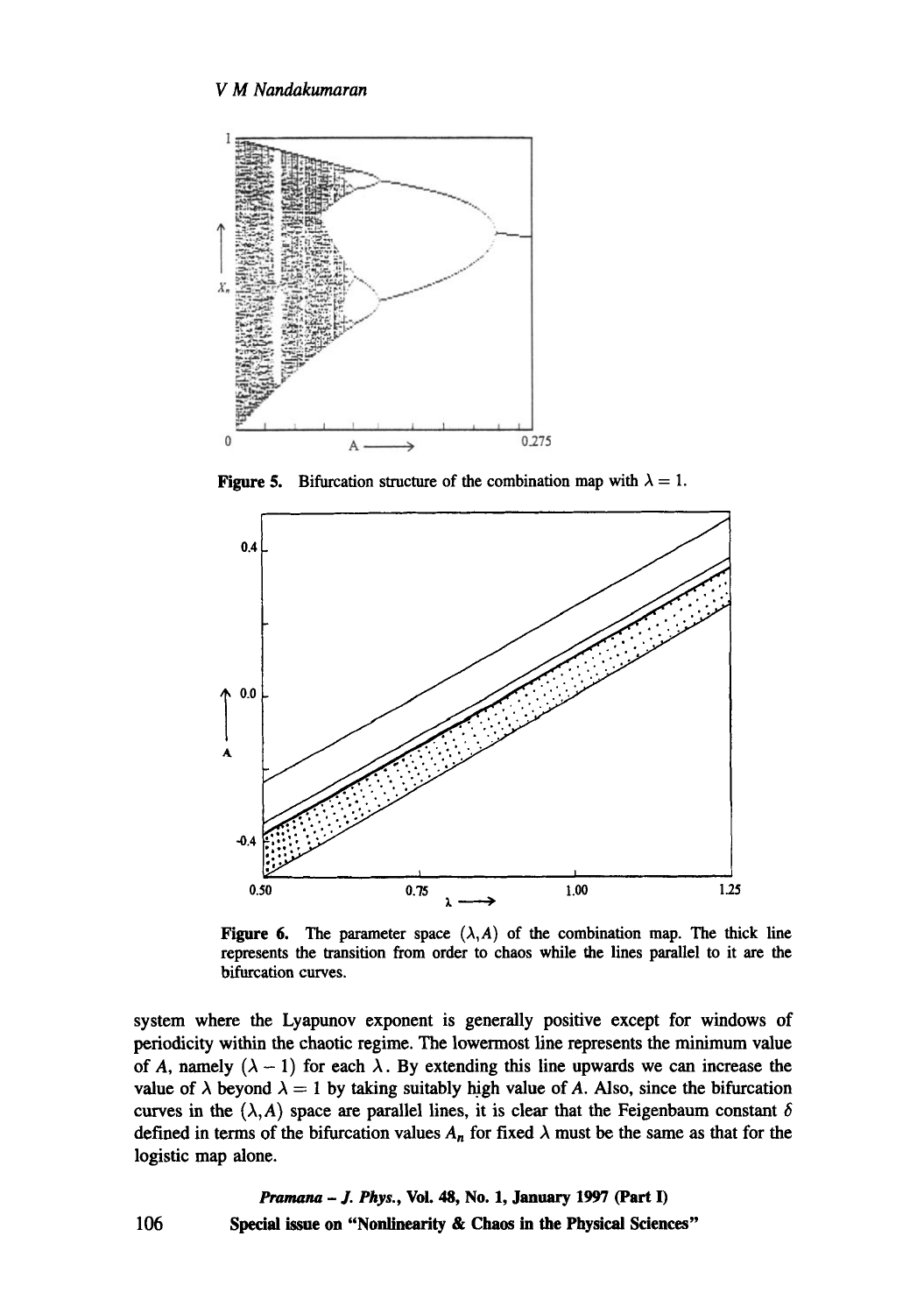| λ     | $A_{\infty}$    | υ         |
|-------|-----------------|-----------|
| 0.75  | $-0.1382968450$ | 0.9989838 |
| 0.875 | $-0.0170178750$ | 0.9677731 |
| 1.0   | $-0.1046909450$ | 0.9936844 |
| 8     | 7.2212675805    | 0.9996790 |
|       |                 |           |

**Table 2.** The scaling index  $\nu$  and accumulation point  $A_{\infty}$ for the combination map considered in § 4.

To see whether the combination map has all the characteristics of the quadratic maximum we have investigated the scaling property of the Lyapunov exponent as a. function of  $|A - A_{\infty}|$ . For a one-hump map the nature of this scaling near the period doubling accumulation point has been worked out by Hubermann and Rudnick [25]. They have shown that the Lyapunov exponent  $\sigma$  follows the relation

$$
\sigma \sim |a - a_{\infty}|^{\nu}, \tag{8}
$$

where  $a_{\infty}$  is the accumulation point for the period doubling bifurcations and that

$$
\nu = \ln 2/\ln \delta, \tag{9}
$$

 $\delta$  being the Feigenbaum constant. The Hubermann-Rudnick (HR) relation (9) indicates that  $\nu$  depends on z, the order of the map, through the value of  $\delta$  which is different for maps belonging to different universality classes (different z) [26]. Since  $\delta$  is the same for the combination map one expects the same value for  $\nu$  for the combination map also. To test this we have determined  $\nu$  and A for the combination map and the results are shown in table 2 [24].

It is clear from the table that  $\nu$  for the combination map is almost double the value of 1/2 for the quadratic family as predicted by the HR relations and also computed numerically for the logistic map. Thus, for the combination map which also has a quadratic maximum at  $x = 1/2$  does not satisfy the HR relations. Numerical studies have shown that a series of bifurcation for the chaotic band take place as  $A \rightarrow A_{\infty}$  [23]. However, this cascade of band bifurcations does not take place ad infinitum. This incomplete nature of the cascade for the combination map could be a possible reason for the violation of HR relations for the map.

## **5. Concluding remarks**

In this review we have considered the dynamics of modulated logistic systems. Specifically we have discussed three different systems, viz, the modulated logistic map, the parametrically perturbed logistic map and the combination map obtained by combining two maps in the same quadratic family. Each of these systems shows several interesting features, such as the enslavement of the periodicities (in MLM), occurence of superstable sequences other than the ones included in the MSS classification, the reappearance of periodicity after a chaotic regime (in the parametrically perturbed logistic map) and the violation of the Hubermann-Rudnick scaling relations for the Lyapunov exponents (in the combination map).